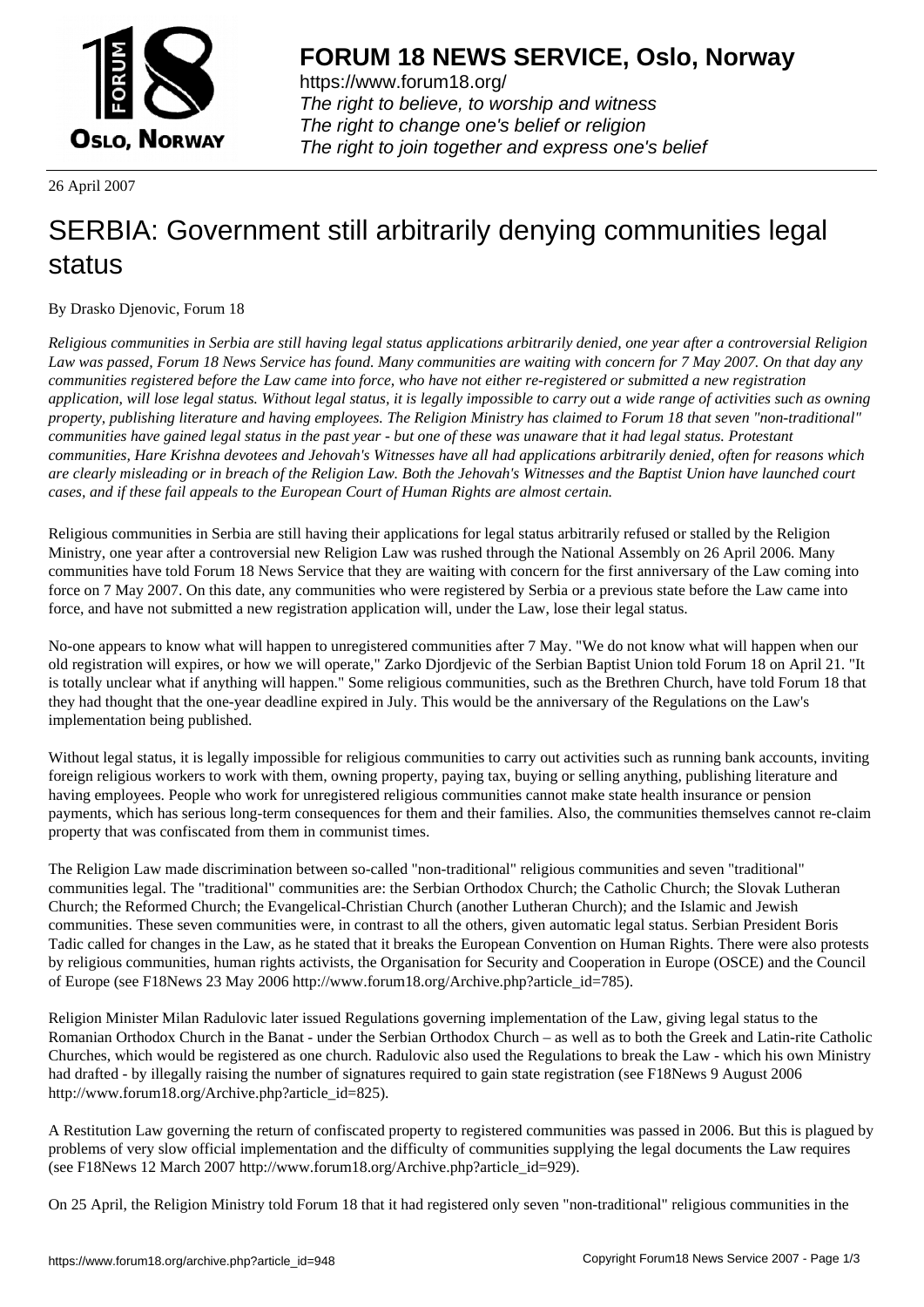$\zeta$  the Mormons); the Evangelical Church of Serbia; the Church of Christian Christian Christian Church (UPC); Christian Christian Church (UPC); Christian Church (UPC); Christian Church (UPC); Christian Church (UPC); Chr and the Church of God (Cleveland, Tennessee).

However, later on 25 April, Religion Minister Radulovic told another religious community that he "did not know what to do" with the registration application of the Church of God (Cleveland, Tennessee). They themselves told Forum 18 on 25 April that they had received no information that their registration application had been approved. At the end of February, Radulovic refused to register the church, on the grounds that they had earlier been part of Christ's Spiritual Church (UPC) and so should re-unite rather than try to register separately.

The Old Catholic Church, who are known in Serbia as the Western Orthodox Church, are intending to apply for registration as a religious community. Fr. Seraphim (Branislav Zorz) told Forum 18 on 24 April that "we plan to apply in the next few days."

Small religious communities with fewer than 100 members, such as the Church of Christ and the Baha'i, are not eligible for registration as religious communities under the Religion Law. The Baha'i community told Forum 18 on 14 April that they intend to apply for registration as a Citizens Association.

Throughout the first year of the Religion Law's operation, many smaller religious communities have persistently had their registration applications arbitrarily stalled. There have also been strong protests about the discriminatory provisions of the Law and the Regulations issued by Religion Minister Radulovic (see F18News 4 December 2006 http://www.forum18.org/Archive.php?article\_id=882 and 1 March 2007 http://www.forum18.org/Archive.php?article\_id=924).

A typical example of Radulovic's arbitrary actions is the experience of the Hare Krishna community, which previously had registration and which is being forced to apply again for registration. On 2 March – after the 60 day period within which his Ministry must under the Religion Law make a decision on registration applications – Radulovic posted a letter to the Hare Krishna legal representative, Aleksandar Peric, refusing their 27 December 2006 application for legal status. The letter was dated 23 February, before the 60 day deadline.

Radulovic particularly stressed that the Hare Krishna community's statutes gave their purpose as "studying religious philosophy and culture," to argue that they were not a religious community and should register instead as a Citizen's Association. However, this is an obviously selective mis-quotation by Radulovic, as the full sentence reads "To perform religious rites and studying religious philosophy and culture."

Under article 20 of the Religion Law: "If the Ministry fails to make a decision in accordance to the terms of Paragraph 1 of this Article [i.e within 60 days], it will be considered that an application of religious organization for entry in the Register [i.e. for legal status] has been granted."

Radulovic and his Ministry have persistently broken this article of the Law. Besides the Hare Krishna community, another example of this is the denial of legal status to the Seventh-day Adventist Reform movement – which has existed in Serbia since 1923 – in a letter dated 1 March 2007. This was 106 days after the movement applied for registration. In that letter, Radulovic justified his refusal by claiming that the reason was that the (separate) Seventh-day Adventist Church was already registered. Radulovic also used the similar names of other charismatic churches to justify refusing to register a charismatic church called Christ's Spiritual Church.

Article 19 of the Religion Law states that: "No religious organization may be entered into the Register whose name contains a name or part of the name expressing the identity of a Church, religious community or religious organization which is already entered into the Register or submitted an application for entry first." This article places a barrier in the way of communities with similar names – such as Evangelical Church - being registered. It has caused protests from religious communities, as well as controversy over why some communities have been registered but not others. Some suspect that Radulovic would like to see religious minorities join together into centralised bodies that may be more open to government influence.

In separate discussions with both the Adventist Reform movement and Christ's Spiritual Church (infant-baptism), Minister Radulovic suggested that both churches should either change their name or unite with similarly named churches. Both are reluctant to do this, Dusan Andjelic of Christ's Spiritual Church (infant-baptism) commenting that "we have been working under this name for 100 years."

However, 60 days after the Adventist Reform movement applied for registration, the Seventh-day Adventist Church had not been registered, thus suggesting that this is not the real reason for Radulovic's refusal. Similar doubt exists as to whether Radulovic had other reasons for refusing to register Christ's Spiritual Church (infant-baptism). Dusan Andjelic, an elder of the church, told Forum 18 on 24 April that documents shown to him by Radulovic's secretary made it "immediately obvious that the Ministry had mixed different registration applications up" [i.e. with Christ's Spiritual Church (UPC)].

As in other denials of legal status by Religion Minister Radulovic, he claimed that the Adventist Reform movement and the Hare